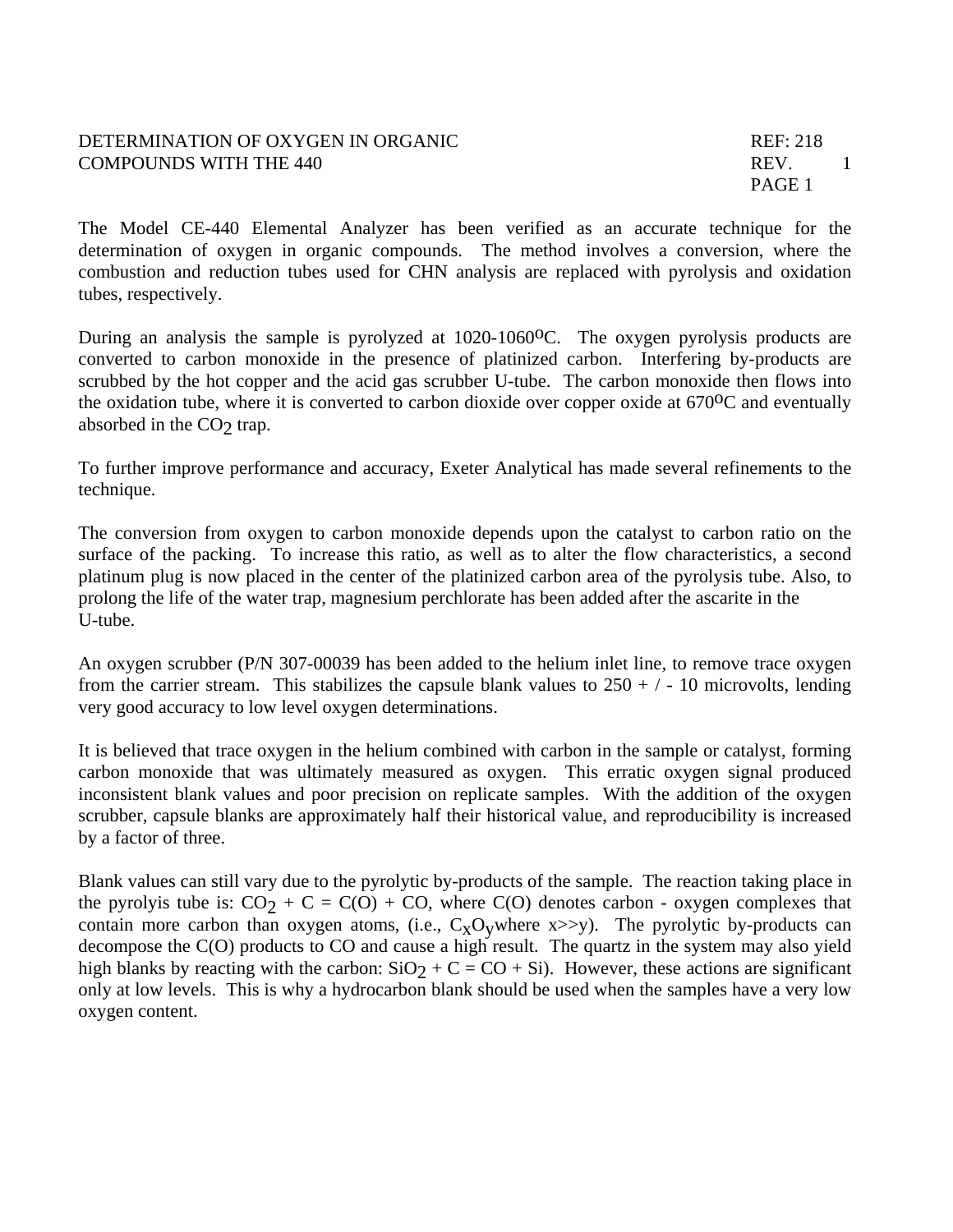REF: 218 REV: 1 PAGE 2

This phenomenon of "hydrocarbon blank" products by samples composed only of carbon and hydrogen is still present, though the value above that of the capsule blank reading has been found to be weight-independent. This allows for easy correction on low-oxygen or no-oxygen samples. The hydrocarbon blank value for 1,000 micrograms of anthracene (0% oxygen) is the same as for 2,500 micrograms. This value has been found to be in the range of previously acceptable (<500 microvolts) capsule blank values.

The amount of conditioning required for a new pyrolysis tube and oxidation tube is minimal. Approximately five to ten runs should fully condition the tubes. Half of these runs should be with a high carbon content material, such as anthracene or paraffin oil, and the second half should be with a compound containing oxygen, such as acetanilide. One practice to avoid is the use of hydrocarbon conditioners with weights greater than 4,000 micrograms. Excessive sample weights have a tendency to contaminate the platinized carbon catalyst, resulting in a doubling of the oxygen "K" value to approximately 33. This is corrected by replacing the catalyst.

Once the packings have been conditioned, several blanks are run until the system is stable and the blanks agree to within  $+/-10$  microvolts. Acetanilide is recommended as a calibration standard, and the suggested start-up procedure is: conditioner, conditioner, blank, conditioner, standard, standard. The blank value that is entered into memory is the conditioned blank and the K values are calculated from the two standard runs. A good rule of thumb is to expect the oxygen K value to be 75% of the carbon K value when in CHN mode. However, if empty capsule blanks are used, the K value can be slightly higher. A good test to determine how well the system is running would be to run a sample of benzoic acid. If the results are low, a problem in pyrolysis is indicated. Raising the temperature should help bring the results into range.

The operating conditions found to give optimum results are as follows:

| Pyrolysis Temp:         | 1020 <sup>o</sup> C |
|-------------------------|---------------------|
| <b>Oxidation Temp:</b>  | 670 <sup>o</sup> C  |
| Purge Time:             | 120 seconds         |
| <b>Combustion Time:</b> | 60 seconds          |
| Fill Time:              | 180 seconds         |
| <b>Sample Capsules:</b> | Silver              |

Aluminum capsules can be used for economic reasons, however, they tend to oxidize which causes low results. Tin capsules cannot be used.